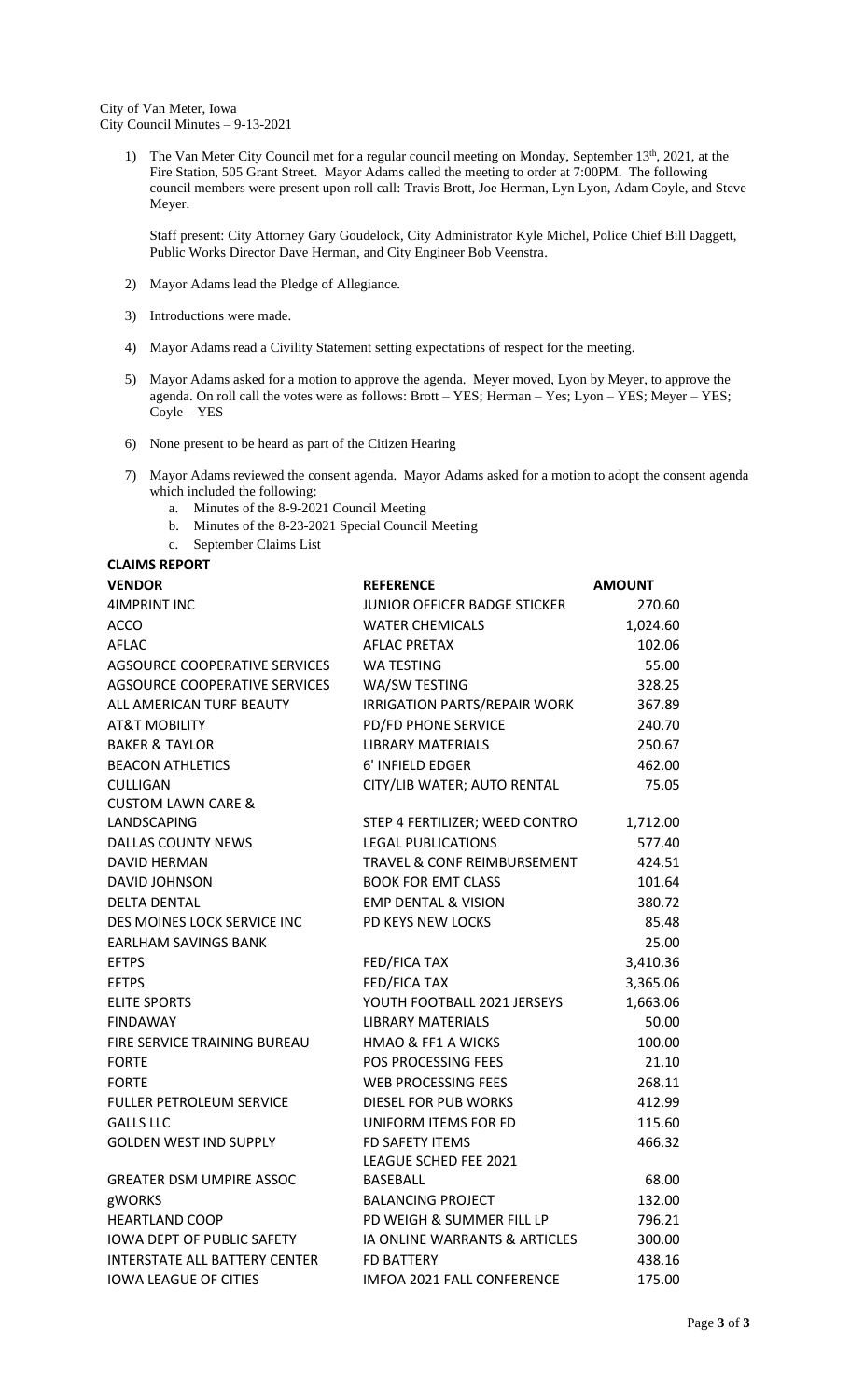| <b>IPERS</b>                    | <b>PROTECT IPERS</b>             | 2,237.65   |
|---------------------------------|----------------------------------|------------|
| <b>J &amp; M DISPLAYS</b>       | <b>2021 RRD FIREWORKS</b>        | 2,500.00   |
| <b>JAY OLSON</b>                | REC PROGRAMMING SERVICES         | 1,850.00   |
| <b>JOHNSON CONTROL</b>          | <b>CURRENT CHARGES 5/1-5/7</b>   | 11.71      |
| <b>KARL CHEVROLET</b>           | <b>TAHOE SERVICE</b>             | 75.09      |
| <b>KURRENT ELECTRIC</b>         | ELEC FOR WASHER/DRYER FD         | 1,117.55   |
| <b>LAURA KUNKEL</b>             | <b>CLEANING SERVICES</b>         | 100.00     |
| LILLIE PLUMBING                 | <b>CITY HALL AC REPAIRS</b>      | 416.83     |
| LOWE'S                          | <b>FD MATERIALS</b>              | 75.80      |
| MATHESON TRI GAS INC            | <b>OXYGEN</b>                    | 110.44     |
| MEDIACOM                        | <b>INTERNET SERVICES</b>         | 312.17     |
| <b>MEDIACOM</b>                 | <b>INTERNET SERVICES</b>         | 286.90     |
| <b>MENARDS</b>                  | PRO MARKING PAINT WHITE          | 51.84      |
| MIDAMERICAN ENERGY              | GAS/ELEC                         | 2,880.03   |
| MIDAMERICAN ENERGY              | GAS/ELEC                         | 2,776.95   |
| MIDWEST SAFETY COUNSELORS INC   | <b>FD SENSORS</b>                | 697.47     |
| MMIT BUSINESS SOLUTIONS GROUP   | <b>COPIER CONTRACT</b>           | 292.30     |
| MUNICIPAL SUPPLY INC            | ANNUAL SOFTWARE SUPPORT          | 1,949.94   |
| OFFICE DEPOT                    | <b>PUBLIC WORKS SCALES</b>       | 260.32     |
| <b>OVERDRIVE INC</b>            | FY2022 BRIDGES E BOOK FEE        | 762.88     |
| <b>PLAYSET PARTS</b>            | PLAYGROUND REPAIR PARTS          | 191.92     |
| RANGEMASTERS TRAINING CTR       | <b>AMMO</b>                      | 613.49     |
| RJ LAWN SERVICE INC             | JOHNSON PARK IMPROVEMENTS        | 10,358.80  |
| SAFE BUILDING LLC               | <b>BLDG INSPECT SERVICES</b>     | 762.96     |
| SAM'S CLUB MC/SYNCB             | PUB WORKS FALL CONF LODGING      | 203.30     |
| <b>SCHEELS - DES MOINES</b>     | PD SCOPE TALOS                   | 121.91     |
| <b>SHOTTENKIRK</b>              | PD VEHICLE MAINTENANCE           | 39.95      |
| <b>STAPLES</b>                  | <b>CITY HALL OFFICE SUPPLIES</b> | 60.90      |
| <b>STAR EQUIPMENT LTD</b>       | <b>TRACTOR MAINTENANCE</b>       | 1,296.19   |
| <b>STIVERS FORD</b>             | 2022 FORD F-250 XLT 4WD          | 6,401.53   |
| THE HARTFORD                    | <b>EMP LIFE &amp; DISABILITY</b> | 188.86     |
| TPI PLUMBING CONTRACTORS        | FD PLUMBING SERVICE              | 864.60     |
| TREAS - ST OF IA SALES TX       | <b>JULY 2021 WET</b>             | 1,644.00   |
| TREAS - STATE OF IOWA W/H       | <b>STATE TAX</b>                 | 594.00     |
| ULTIMATE AUTOMOTIVE             | PD 2020 TAHOE REPAIRS            | 71.90      |
| <b>US POSTMASTER</b>            | STAMPS X 12 ROLLS                | 660.00     |
| <b>US POSTMASTER</b>            | SEPT UT BILLS/NEWSLETTERS        | 231.61     |
| VC3 INC                         | IT N BOX                         | 26.38      |
| VC3 INC                         | IT N BOX                         | 1,552.44   |
| <b>VEENSTRA &amp; KIMM INC</b>  | RICHLAND CIR ST IMPROVEMENTS     | 32,672.19  |
| <b>VEENSTRA &amp; KIMM INC</b>  | RICHLAND CIR ST IMPROVEMENTS     | 22,871.92  |
| <b>VERIZON WIRELESS</b>         | <b>CELL PHONE CHARGES</b>        | 695.14     |
| <b>VERIZON WIRELESS</b>         | PHONE CHARGES                    | 906.60     |
| <b>WASTE CONNECTIONS</b>        | <b>GARBAGE CONTRACT</b>          | 8,462.08   |
| WASTE SOLUTIONS OF IA           | <b>KYBOS - PARKS</b>             | 690.00     |
| <b>WATCHGUARD VIDEO</b>         | PD SOFTWARE & FEES               | 3,499.00   |
| WAUKEE HARDWARE & RENT IT       | PARKS & REC WEED KILLER          | 48.98      |
| WELLMARK                        | <b>EMP HEALTH BENEFITS</b>       | 6,909.18   |
| <b>WELLS FARGO CC</b>           | SAMS CLUB & AMAZON - PARKS       | 2,050.18   |
| <b>WELLS FARGO CC</b>           | <b>CREDIT CARD EXPENSES</b>      | 1,084.18   |
| <b>WEX BANK</b>                 | PD GAS                           | 1,444.12   |
| <b>WHITFIELD &amp; EDDY PLC</b> | <b>LEGAL SERVICES</b>            | 6,413.00   |
| <b>XTREME TREE</b>              | TREE REMOVAL                     | 3,582.50   |
| <b>Accounts Payable Total</b>   |                                  | 154,245.22 |
|                                 |                                  |            |

d. August Financial Statements

GENERAL 14,842.99 67,929.62 FARMERS MARKET 120.00 -300.00 PARK OPERATIONS 3,042.55 17,179.73

FUND RECEIVED DISBURSED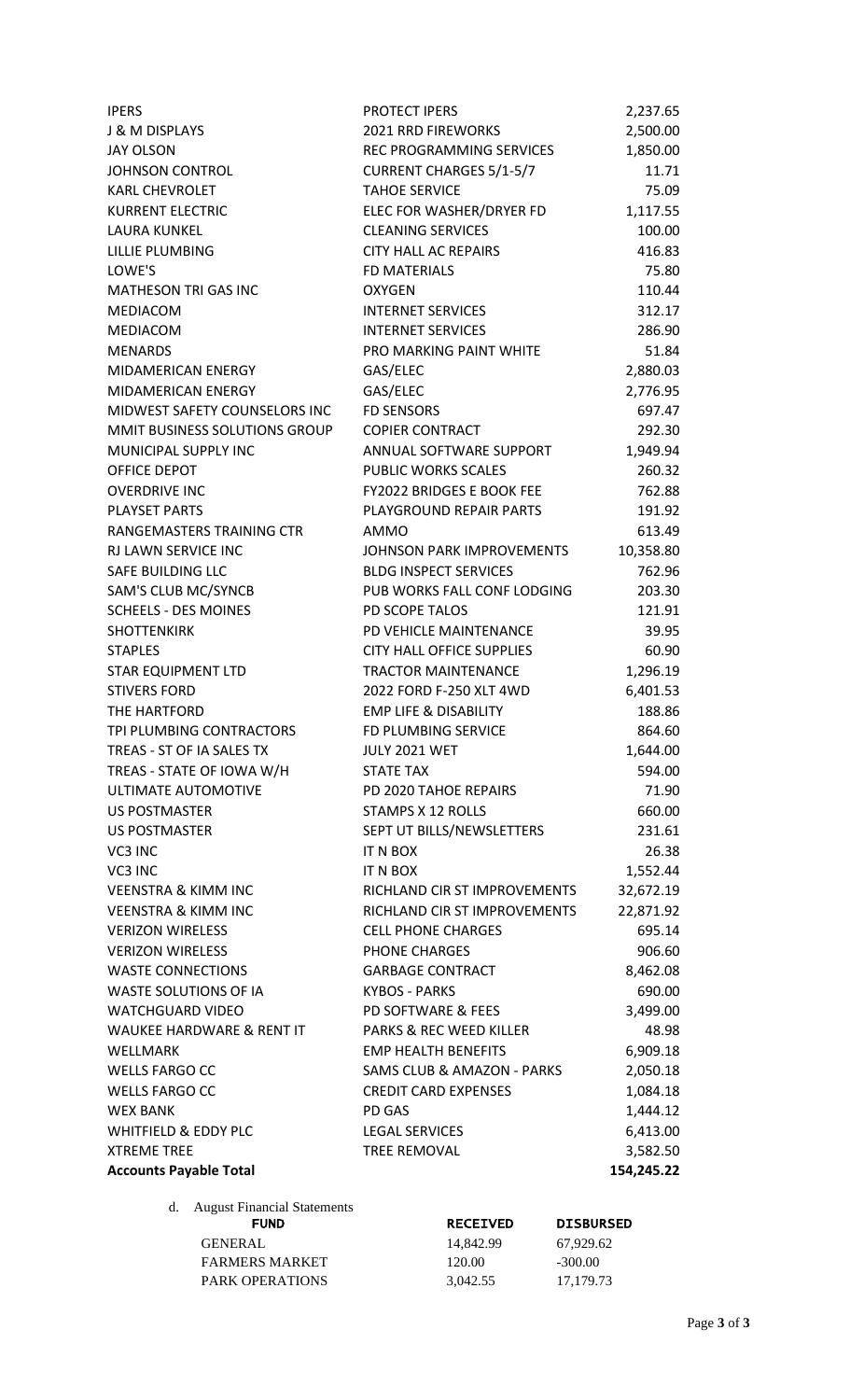| *****REPORT TOTAL*****        | 198,178.66 | 132,775.82 |
|-------------------------------|------------|------------|
| <b>CARES ACT PROJECT FUND</b> | 96,269.29  | 0.00       |
| <b>SEWER</b>                  | 20,758.32  | 8,037.94   |
| <b>WATER</b>                  | 32,407.86  | 13,025.94  |
| <b>LIBRARY TRUST FUND</b>     | 420.38     | 7,312.04   |
| <b>TIF-CR ESTATE</b>          | 0.00       | 7,500.00   |
| <b>LOCAL OPTION SALES TAX</b> | 20,878.13  | 0.00       |
| <b>EMPLOYEE BENEFITS</b>      | 0.00       | 7,907.64   |
| <b>ROAD USE TAX</b>           | 9,439.14   | 4,182.91   |
|                               |            |            |

- e. Mayor's Beggars Night Notice
- f. Resolution 2021-56 Approving Fund Balance Transfers
- g. Resolution 2021-57 Approving a Training Reimbursement Agreement for Jarin Young
- h. Resolution 2021-58 with Regards to VMCSD Homecoming Activities
- i. Road Closure Approvals Van Meter Visitor Festival 2021, Updated Closures

Coyle moved, supported by Herman, to approve the Consent Agenda. On roll call the votes were as follows: Brott – YES; Lyon – YES; Herman – YES; Meyer – Yes; Coyle – YES

#### 8) Tax Abatement Applications

a. 5015 Bulldog Avenue – Residential New Construction Lyon moved, supported by Herman, to approve the tax abatement applications. On roll call the votes were as follows: Brott – YES; Lyon – YES; Herman – YES; Meyer – NO; Coyle – YES

- 9) Mayor Adams opened a public hearing on proposed Ordinances amending the Van Meter Code of Ordinances by adopting legislative changes made to the Code of Iowa in the 2021 Legislative Cycle at 7:09 PM, inviting comment from the public. Hearing not comment from the public, Mayor Adams closed the public hearing at 7:10 PM.
- 10) Ordinance 2021-10 Amending Van Meter Code of Ordinances Chapter 41.06 Interference with Official Acts.

Meyer moved, supported by Lyon, to approve the first reading of Ordinance 2021-10. On roll call the votes were as follows: Brott – YES; Herman – Yes; Lyon – YES; Meyer – YES; Coyle – YES Coyle moved, supported by Herman, to waive subsequent readings and adopt Ordinance 2021-10. On roll call the votes were as follows: Brott – YES; Herman – Yes; Lyon – YES; Meyer – YES; Coyle - YES

- 11) Ordinance 2021-11 Amending Van Meter Code of Ordinances Chapter 40.03 Disorderly Conduct Herman moved, supported by Brott, to approve the first reading of Ordinance 2021-11. On roll call the votes were as follows: Brott – YES; Herman – Yes; Lyon – YES; Meyer – YES; Coyle – YES Coyle moved, supported by Brott, to waive subsequent readings and adopt Ordinance 2021-11. On roll call the votes were as follows: Brott – YES; Herman – Yes; Lyon – YES; Meyer – YES; Coyle – YES
- 12) Ordinance 2021-12 Amending Van Meter Code of Ordinances Chapter 120.05 Alcoholic Beverage Control Meyer moved, supported by Herman, to approve the first reading of Ordinance 2021-12. On roll call the votes were as follows: Brott – YES; Herman – Yes; Lyon – YES; Meyer – YES; Coyle – YES Coyle moved, supported by Lyon, to waive subsequent readings and adopt Ordinance 2021-12. On roll call the votes were as follows: Brott – YES; Herman – Yes; Lyon – YES; Meyer – YES; Coyle - YES
- 13) Ordinance 2021-13 Amending Van Meter Code of Ordinances Chapter 80 Abandoned Vehicles Herman moved, supported by Lyon, to approve the first reading of Ordinance 2021-13. On roll call the votes were as follows: Brott – YES; Herman – Yes; Lyon – YES; Meyer – YES; Coyle – YES Brott moved, supported by Coyle, to waive subsequent readings and adopt Ordinance 2021-13. On roll call the votes were as follows: Brott – YES; Herman – Yes; Lyon – YES; Meyer – YES; Coyle - YES
- 14) Ordinance 2021-14 Amending Van Meter Code of Ordinances Chapter 62 General Traffic Regulations. Lyon moved, supported by Meyer, to approve the first reading of Ordinance 2021-14. On roll call the votes were as follows: Brott – YES; Herman – Yes; Lyon – YES; Meyer – YES; Coyle – YES Brott moved, supported by Herman, to waive subsequent readings and adopt Ordinance 2021-14. On roll call the votes were as follows: Brott – YES; Herman – Yes; Lyon – YES; Meyer – YES; Coyle - YES
- 15) Ordinance 2021-15 Amending Van Meter Code of Ordinances Chapter 122 Peddlers, Solicitors, and Transient Merchants Meyer moved, supported by Lyon, to approve the first reading of Ordinance 2021-15. On roll call the votes were as follows: Brott – YES; Herman – Yes; Lyon – YES; Meyer – YES; Coyle – YES Lyon moved, supported by Meyer, to waive subsequent readings and adopt Ordinance 2021-15. On roll call the votes were as follows: Brott – YES; Herman – Yes; Lyon – YES; Meyer – YES; Coyle - YES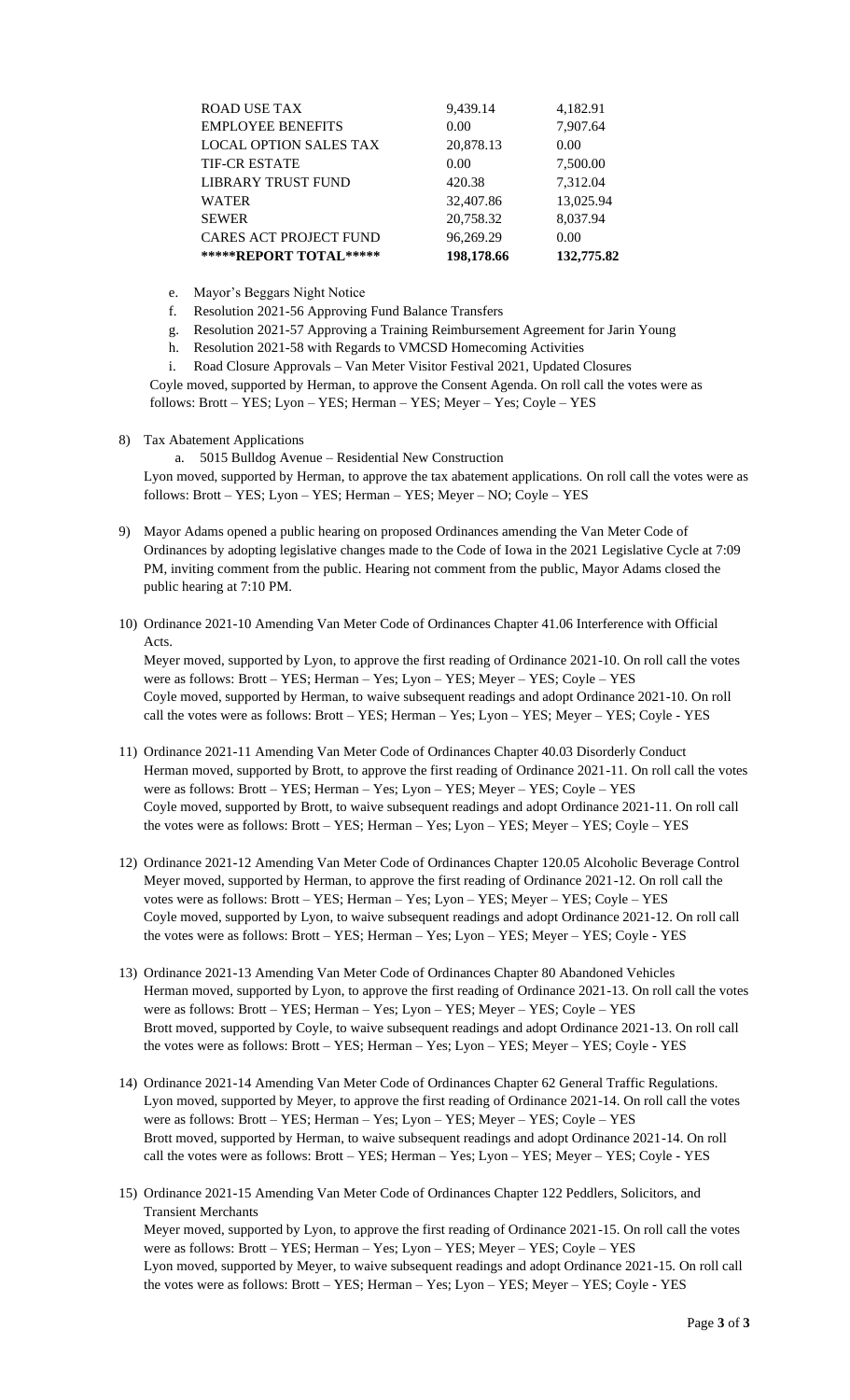- 16) Ordinance 2021-16 Amending Van Meter Code of Ordinances Chapter 41 Public Health and Safety. Lyon moved, supported by Coyle, to approve the first reading of Ordinance 2021-16. On roll call the votes were as follows: Brott – YES; Herman – Yes; Lyon – YES; Meyer – YES; Coyle – YES Brott moved, supported by Coyle, to waive subsequent readings and adopt Ordinance 2021-16. On roll call the votes were as follows: Brott – YES; Herman – Yes; Lyon – YES; Meyer – YES; Coyle - YES
- 17) Resolution 2021-59 setting the date for a public hearing on proposal to enter into General Obligation Corporate Purpose Loan Agreement and borrow money thereunder in a principal amount not to exceed \$1,000,000. City Administrator Michel provided an overview of the path to finance for associated Trindle Ridge public improvement projects as well as the \$250,000 in other capital improvement projects. Brott moved, supported by Lyon, to approve the Resolution, setting date for a public hearing as September  $27<sup>th</sup>$ , 2021. On roll call the votes were as follows: Brott – YES; Herman – Yes; Lyon – YES; Meyer – YES; Coyle – YES
- 18) Mayor Adams opened a public hearing on the Proposed Plans, Specifications, Form of Contract and Estimate of Cost for the Construction of Trindle Ridge Sanitary Sewer Project at 7:18PM. City Engineer Veenstra provided an overview of bids received and anticipated cost of construction based on the bids received for the sewer project.

Hearing no comment from the public, Mayor Adams closed the public hearing at 7:20PM.

19) Resolution 2021-60 Awarding Contract and Approval of Contract and Bond for Trindle Ridge Sanitary Sewer Project.

Meyer moved, supported by Herman, to approve the Resolution, awarding contract to J&K Contracting, LLC.

On roll call the votes were as follows: Brott – YES; Herman – Yes; Lyon – YES; Meyer – YES; Coyle - YES

- 20) Resolution 2021-61 Approving Professional Services Agreement for Trindle Ridge Sanitary Sewer Project with Bob Veenstra, Veenstra & Kimm. Lyon moved, supported by Meyer, to approve the agreement. On roll call the votes were as follows: Brott – YES; Herman – Yes; Lyon – YES; Meyer – YES; Coyle - YES
- 21) Resolution 2021-62 Approving Preliminary Plat and Site Plan for Grand Ridge Estates Townhomes. Paul Clausen, CEC was present to represent the project and provided an overview of the project to Council. City Engineer Veenstra provided an overview of engineering comments related to the project. City Administrator Michel provided an overview of discussion occurring at the 9-13-2021 Planning & Zoning Commission Meeting and relayed the Commission's recommendation to approve as submitted. Discussion ensued regarding trail alignments as they relate to the proposed site plan. It was recommended that final trail alignment be incorporated and approved as part of the construction drawing process as trails and sidewalks would be one of the last items installed as part of the project.

Herman moved, supported by Meyer, to approve the preliminary plat and site plan for Grand Ridge Estates Townhomes as submitted with construction plans to be approved subject to final trail alignment as determined by Council.

On roll call the votes were as follows: Brott – YES; Herman – Yes; Lyon – YES; Meyer – YES; Coyle - YES

22) Resolution 2021-63 Plat of Survey for 36093 Tabor Road

City Administrator Michel provided an overview of discussion occurring at the 9-13-2021 meeting of the Planning & Zoning Commission and provided Council with the Commission's recommendation. Discussion ensued regarding the location of the properties included in the plat of survey. Brott moved, supported by Lyon, to approve the plat of survey subject to the following conditions: Future development of the parcel is subject to the City's site plan ordinance and/or subdivision ordinance whether the property is developed as a single parcel or further divided, the City reserves the right to require compliance with the subdivision ordinance as a part of future site plan or subdivision submittal, and that future development shall occur in conformance with the future land use map or zoning map of the City as applicable at the time of development

On roll call the votes were as follows: Brott – YES; Herman – Yes; Lyon – YES; Meyer – YES; Coyle - **YES** 

23) Hudson Heights Discussion and Action

City Administrator Michel provided an overview of outstanding items needing addressed for the Hudson Heights development. Those items being water main extension costs along R Avenue and the street outlet being created as part of the request made by Council to allow for a future bridge to be extended from